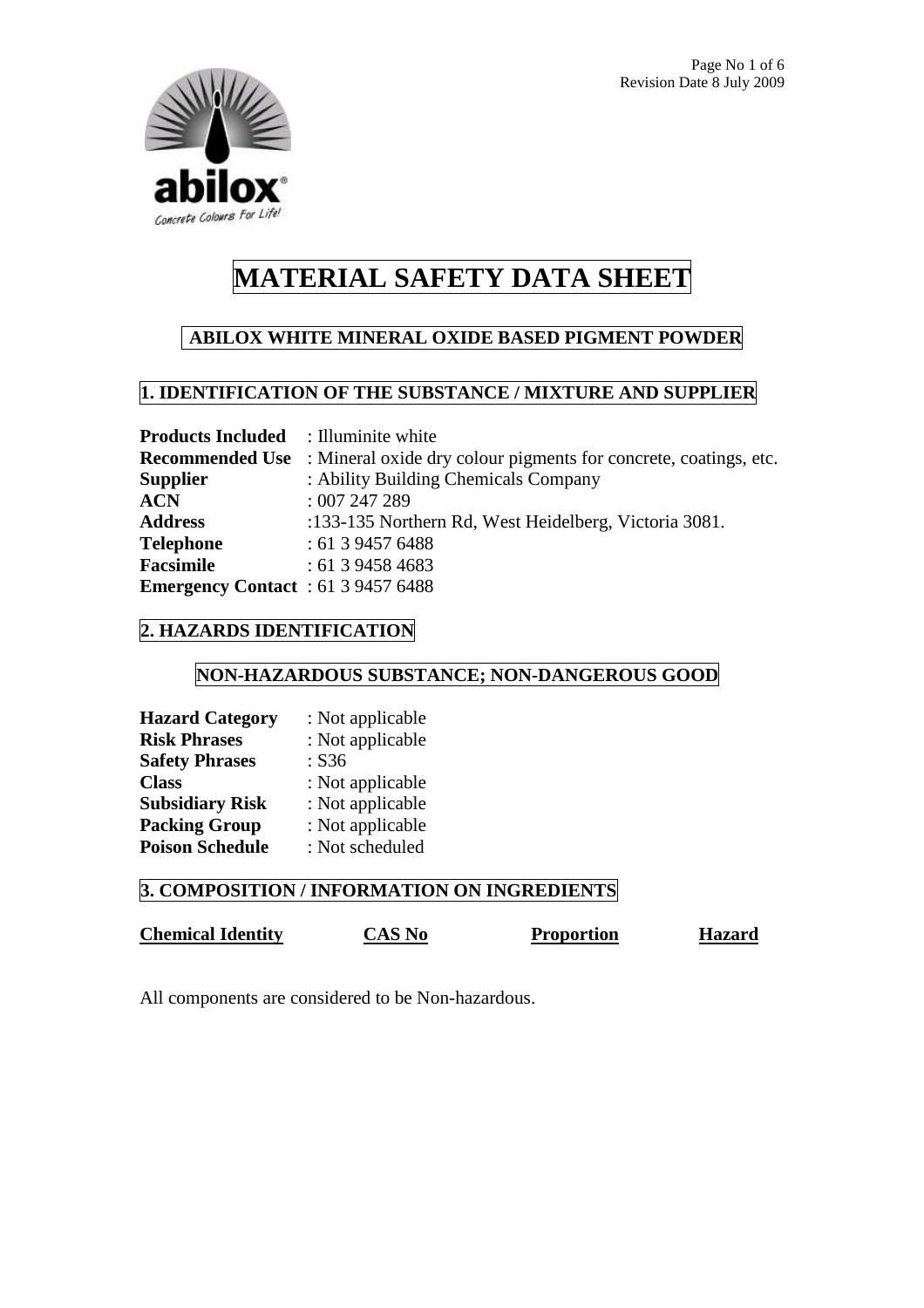## **ABILOX WHITE MINERAL OXIDE BASED PIGMENT POWDERS**

| 4. FIRST AID                |                                                                                                                                                                                                       |
|-----------------------------|-------------------------------------------------------------------------------------------------------------------------------------------------------------------------------------------------------|
| <b>Ingestion</b>            | : If swallowed and patient is conscious, wash out mouth with<br>water and drink several glasses of water or milk. DO NOT<br>induce vomiting.<br>DO NOT give anything by mouth to unconscious patient. |
|                             | Seek medical attention if irritation or discomfort occurs                                                                                                                                             |
| Eye                         | : Immediately flush with fresh water for at least 15 minutes.                                                                                                                                         |
|                             | Ensure adequate flushing by separating eyelids with fingers.                                                                                                                                          |
|                             | Seek immediate medical attention.                                                                                                                                                                     |
| <b>Skin</b>                 | : Wash thoroughly with soapy water. Remove contaminated                                                                                                                                               |
|                             | clothing and footwear and wash before reuse or storage.                                                                                                                                               |
|                             | Seek medical attention if irritation or discomfort occurs.                                                                                                                                            |
| <b>Inhalation</b>           | : Move immediately to fresh air and if necessary apply artificial                                                                                                                                     |
|                             | respiration. If breathing difficulty give oxygen.                                                                                                                                                     |
|                             | Seek medical attention if irritation or discomfort occurs.                                                                                                                                            |
| <b>First Aid Facilities</b> | : Eyewash should be available in workplace.                                                                                                                                                           |
| <b>Advice to Doctor</b>     | : Treat symptomatically.                                                                                                                                                                              |

Poison Information centers in each State capital city can provide additional assistance for scheduled poisons. (Phone Australia 131 126)

## **5. FIRE FIGHTING MEASURES**

**Fire/explosion hazard**: Product is not flammable. **Fire Fighting advice** : Ensure use of SCBA units and full protective equipment to avoid contact with smoke or fumes. **Extinguishing Media**: Water spray, dry chemical, carbon dioxide or appropriate foam according to surrounding fire. **Decomposition Products**: May include carbon monoxide and dioxide (from small component organic compounds).

#### **6. ACCIDENTAL RELEASE MEASURES**

**Spills and disposal** : Ensure protective overalls, gloves and safety goggles are worn by cleanup personnel. Approved respirators if needed. Carefully sweep spillage together to allow collection. Avoid raising dust. Collect spillage into appropriately labeled containers for storage awaiting reuse or disposal via the local waste facility as per required legislation. Thoroughly wash the area with water to complete.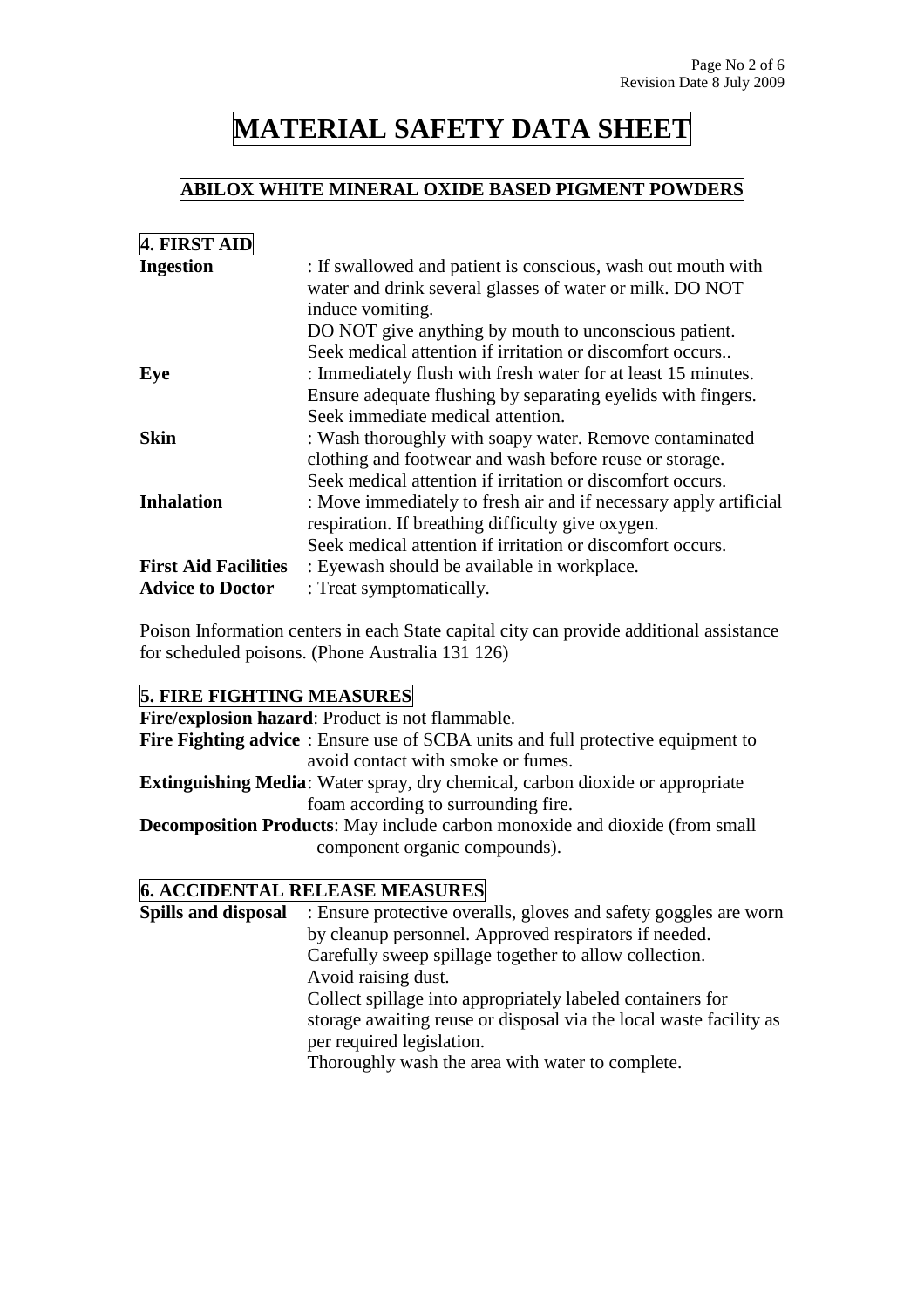## **ABILOX WHITE MINERAL OXIDE BASED PIGMENT POWDERS**

### **7.HANDLING AND TRANSPORT**

| <b>Safe Handling</b> | : Store product in a dry area                                                                                                                     |  |
|----------------------|---------------------------------------------------------------------------------------------------------------------------------------------------|--|
| <b>Information</b>   | and ensure all containers are sealed when not in use.                                                                                             |  |
|                      | Refer to product label.                                                                                                                           |  |
|                      | $\mathbf{D}_{\text{new}}$ , and $\mathbf{f}_{\text{new}}$ and $\mathbf{f}_{\text{new}}$ . On the following the second continuous that is a second |  |

**Precautions for Use** : Only to be used as per recommended use.

### **8.EXPOSURE CONTROLS AND PERSONAL PROTECTION Exposure Standards** :

| No specific airborne exposure standard set for this product                               |
|-------------------------------------------------------------------------------------------|
| but we recommend a TLV = 10 mg/m <sup>3</sup> as for a nuisance dust.                     |
| <b>Engineering Controls:</b> Ensure effective ventilation (exhaust and/or natural) at the |
| workplace is adequate to avoid dust in the immediate vicinity.                            |
| <b>Personal Protection</b> : Wear full overalls, gloves and safety goggles when handling  |
| the product. Avoid skin and eye contact as well as inhalation.                            |
| Always wash hands before eating, drinking, smoking or using                               |
| the toilet.                                                                               |
| Wash any contaminated clothing or protective equipment                                    |
| before reuse or storage.                                                                  |

# **9. PHYSICAL AND CHEMICAL PROPERTIES**

| <b>Appearance</b>                         | : White powder. No odour.                    |
|-------------------------------------------|----------------------------------------------|
| <b>Specific Gravity</b>                   | : Approx. $5$                                |
| <b>Bulk Density</b>                       | : 800-1000 kg/m <sup>2</sup>                 |
| <b>Vapour Pressure</b>                    | : Not applicable                             |
| pH, @ 50 g/l                              | $: 5.5 - 7.5$                                |
| <b>Boiling Point</b>                      | : Not applicable                             |
| <b>Melting Point</b>                      | $\therefore$ 1000 <sup>o</sup> C (softening) |
| <b>Solubility</b>                         | : Insoluble in water.                        |
| <b>Flash Point</b>                        | : Not applicable                             |
| <b>Flammability Limits: Not flammable</b> |                                              |

## **10. STABILITY**

**Stability / Polymerisation**: Stable

#### **Incompatible materials**

**and conditions** : Avoid contact with strong acids, alkalis and oxidizing agents.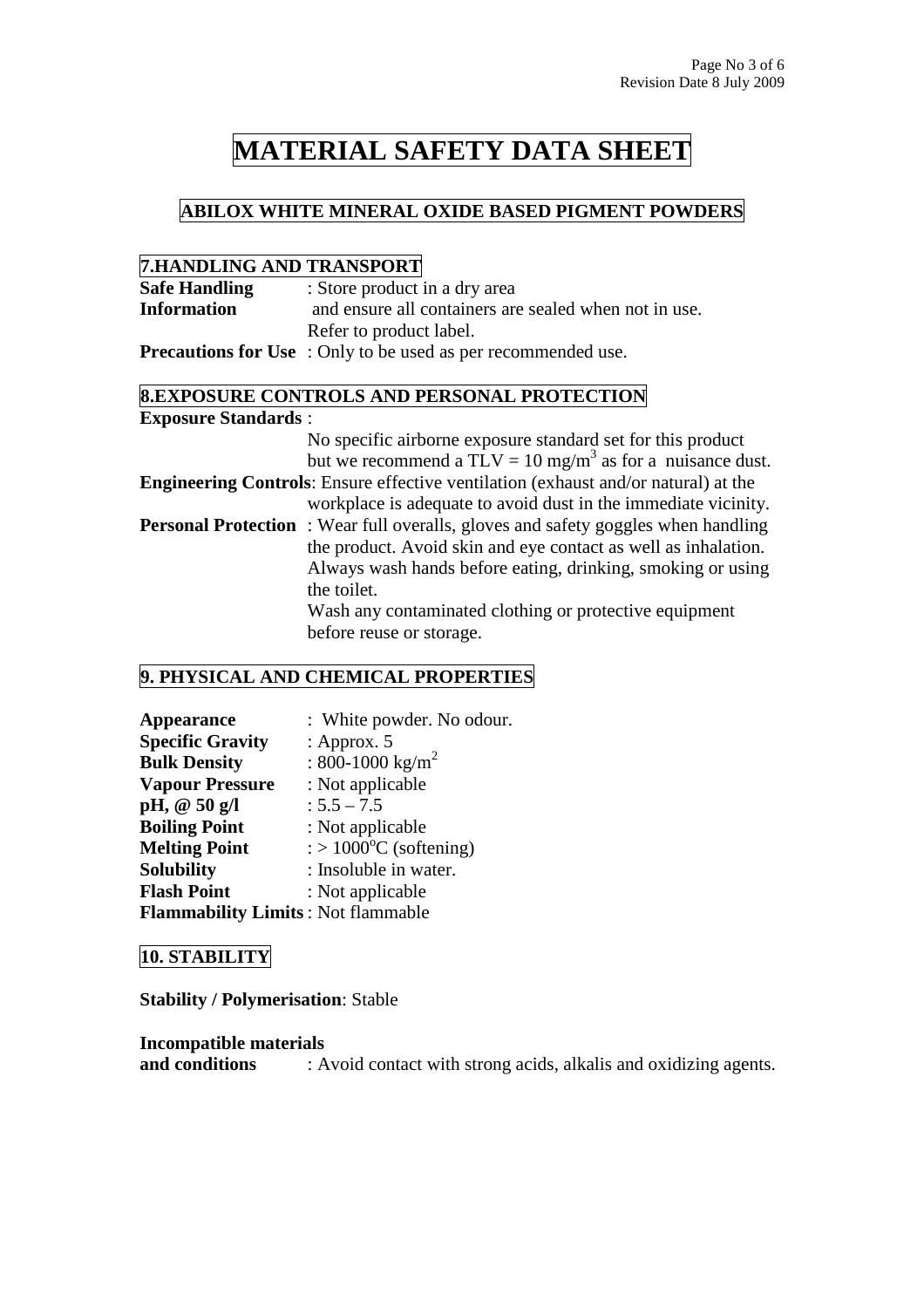# **ABILOX WHITE MINERAL OXIDE BASED PIGMENT POWDERS**

### **11. Toxicological Information**

No adverse health effects are expected if the product is handled in accordance with this Safety Data Sheet and the product label.

Symptoms that may arise if the product is mishandled are –

#### **Acute Effects**:

| <b>Ingestion</b>  | : May cause gastro-intestinal upset with nausea, vomiting and diarrhea.     |
|-------------------|-----------------------------------------------------------------------------|
| Eye               | : May cause irritation to the cornea with resulting redness and pain to     |
|                   | the eye. Physical damage may also occur due to particulate matter.          |
| <b>Skin</b>       | : May cause mild irritation to the skin with prolonged contact.             |
| <b>Inhalation</b> | : If dust inhaled, may cause irritation to the throat and respiratory tract |
|                   | resulting in coughing and shortness of breath.                              |
|                   | <b>Chronic Effects:</b> No known long term effects.                         |

#### **Toxicology**:

No data available.

No known carcinogenic, mutagenic or reproductive/developmental effects but it is considered that these materials have not been thoroughly investigated.

## **12. ECOLOGICAL INFORMATION**

**Environmental Fate** : Avoid contaminating waterways.

**Aquatic Toxicity** : No data available.

**Terrestrial Toxicity** : No data available.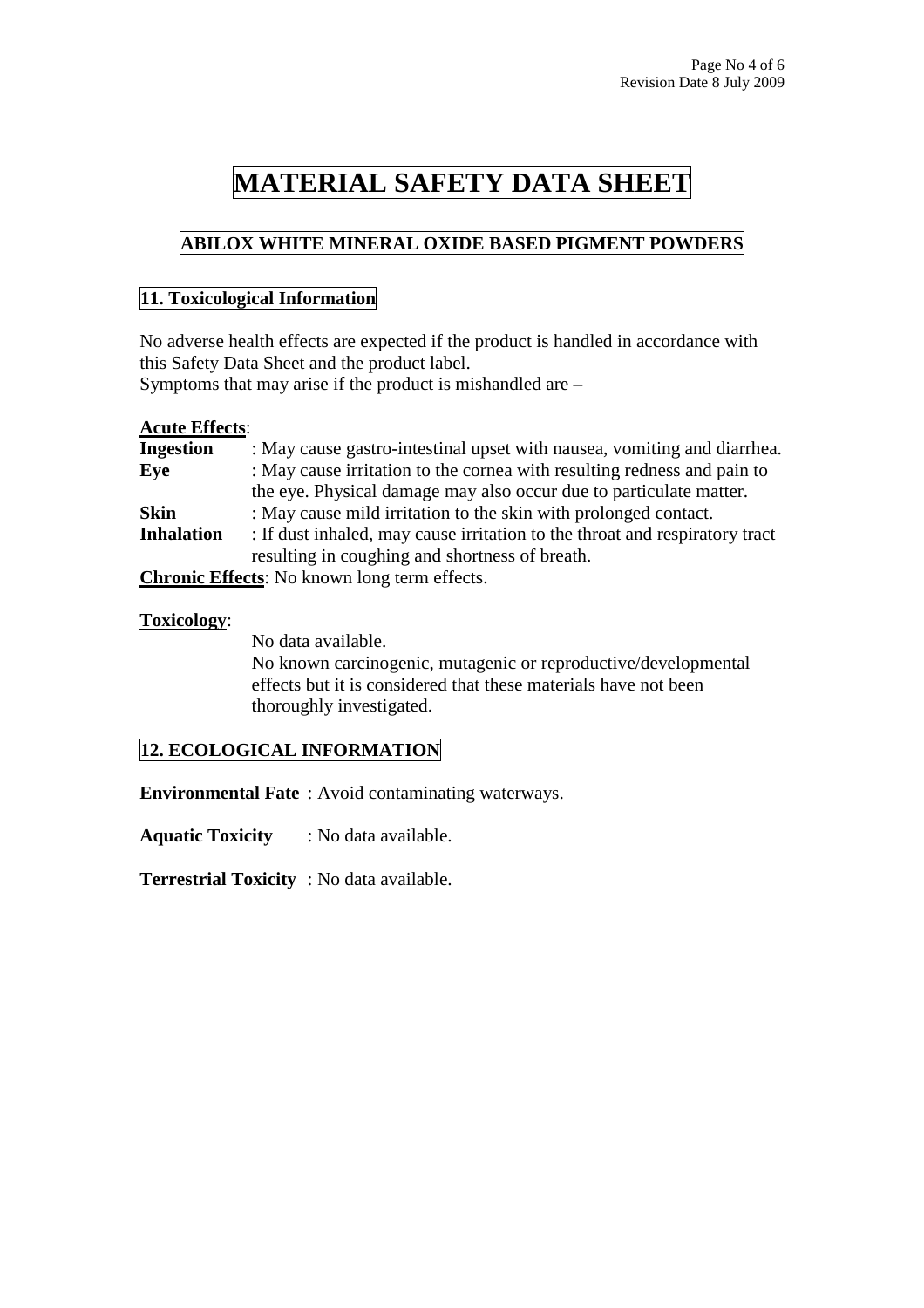# **ABILOX WHITE MINERAL OXIDE BASED PIGMENT POWDERS**

# **13. DISPOSAL CONSIDERATIONS**

Dispose of the product as per local regulations.

Ensure containers are effectively cleared of product and disposed of according to local authority requirements.

## **14. TRANSPORT INFORMATION**

Is not classified as a Dangerous Good by the Criteria of the Australian Dangerous Goods Code (ADG Code) for Transport by Road and Rail.

| <b>UN Number</b>                                   | : Not applicable |
|----------------------------------------------------|------------------|
| <b>Proper Shipping Name</b>                        | : Not applicable |
| <b>Class</b>                                       | : Not applicable |
| <b>Subsidiary Risk</b>                             | : Not applicable |
| <b>Packing Group</b>                               | : Not applicable |
| <b>Hazchem Code</b>                                | : Not applicable |
| <b>Segregation Dangerous Goods: Not applicable</b> |                  |

## **15. REGULATORY INFORMATION**

**Poison Schedule** : Not scheduled.